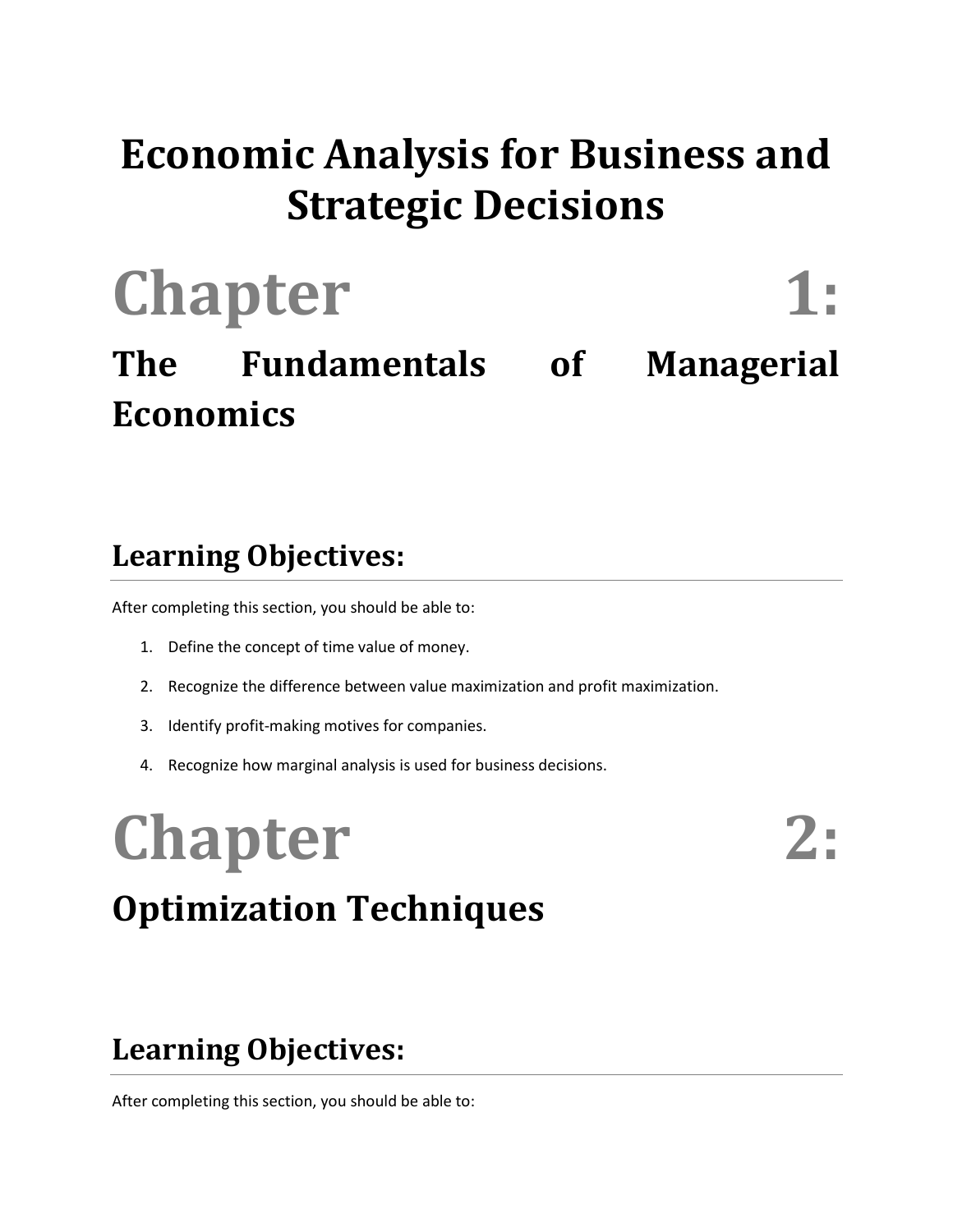- 1. Identify how a derivative is used in economic analysis.
- 2. Recognize the characteristics of a mathematical concepts in optimization techniques.
- 3. Recognize different goals for economic optimization.

## Chapter 3: **Market Forces: Demand and Supply**

### **Learning Objectives:**

After completing this section, you should be able to:

- 1. Recognize factors that affect the demand curve.
- 2. Identify examples of complementary goods.
- 3. Recognize the uses for the point price elasticity concept.
- 4. Identify how factors, such as technology, change the supply curve.

## **Chapter 4: Quantitative Demand Analysis**

### **Learning Objectives:**

- 1. Recognize how demand estimates can be achieved with market experiments.
- 2. Identify methods for predicting how buyers might respond to product changes.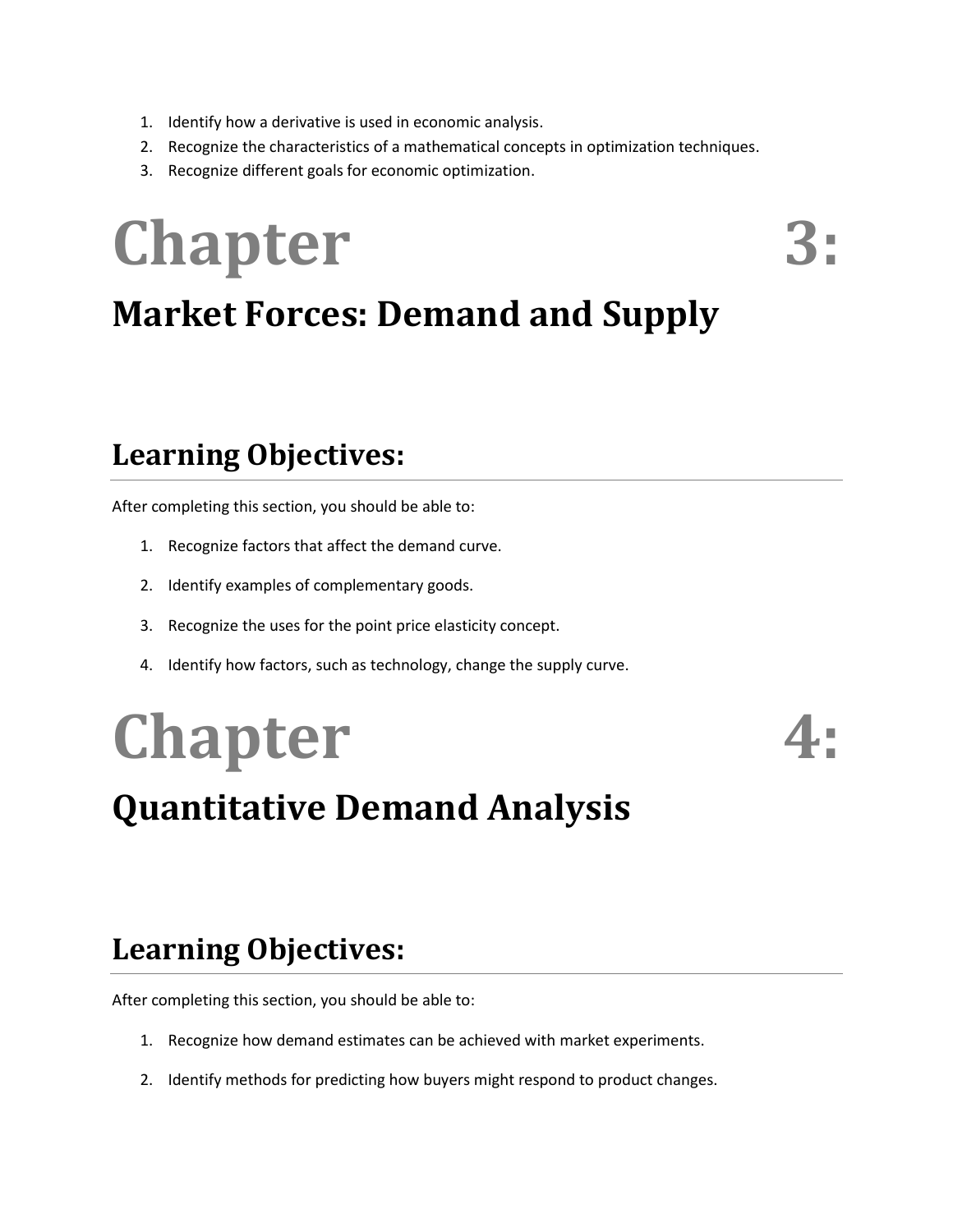- 3. Recognize different terms used in quantitative demand analysis.
- 4. Identify how some of the problems in estimating demand.

# Chapter 5: **Economic and Business Forecasting**

### **Learning Objectives:**

After completing this section, you should be able to:

- 1. Recognize attributes of a naive models of business forecasting.
- 2. Identify how econometric forecasting methods are constructed.
- 3. Recognize lagging and leading barometric forecasting economic indicators.

Identify characteristics of input-output analysis

# **Chapter**

## **Theory of Production**

## **Learning Objectives:**

- 1. Define terms in the theory of production, such as the production function and average products.
- 2. Recognize output and input relationships under the law of diminishing returns.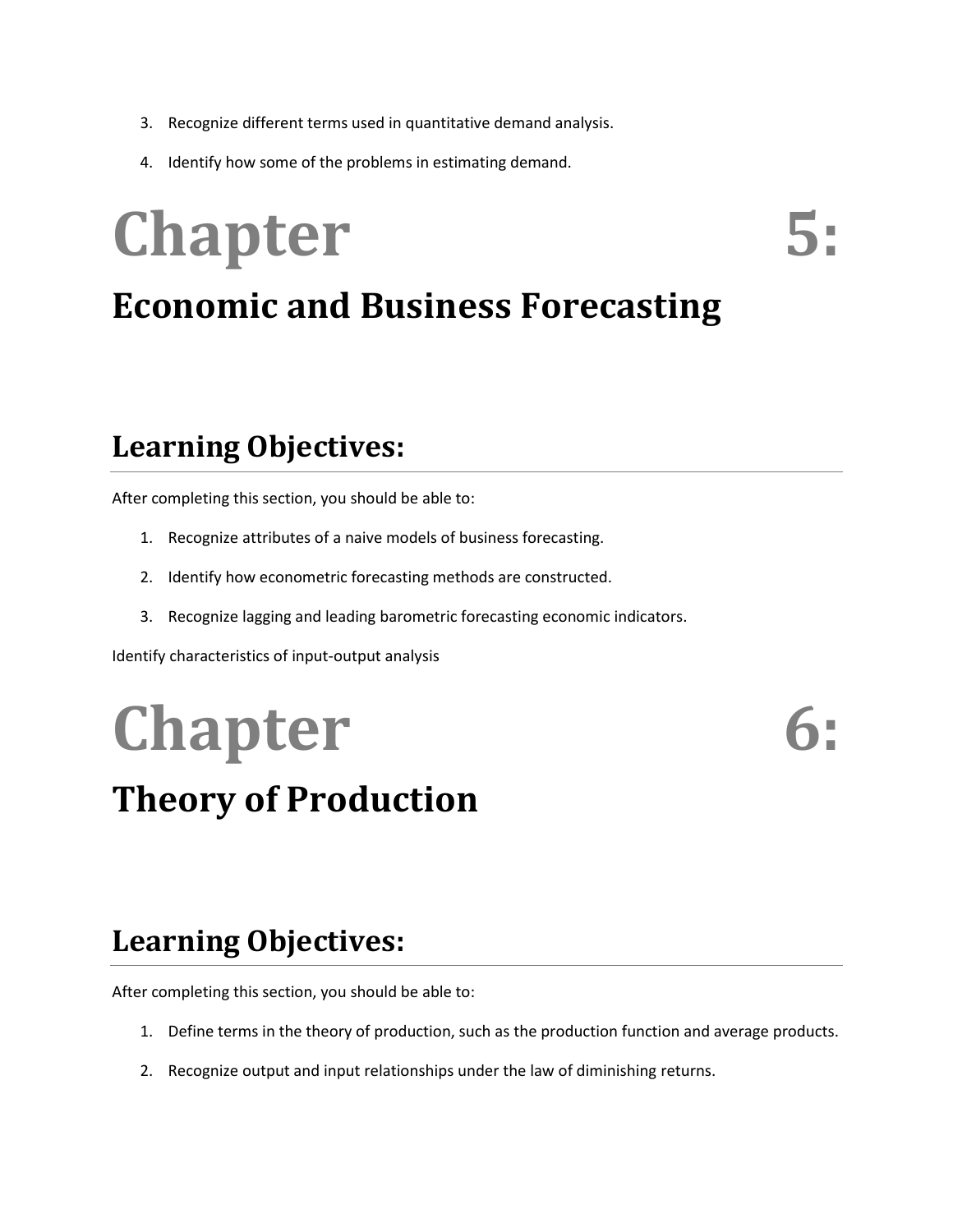3. Identify the purpose of an expansion path in illustrating relationships between capital and labor.

## Chapter 7: **Multiple Product Planning and Linear Programming**

### **Learning Objectives:**

After completing this section, you should be able to:

- 1. Recognize the underlying assumption of linear programming (LP).
- 2. Define the objective function.
- 3. Identify implications of different slack variables.
- 4. Recognize applications for linear programming.
- 5. Define the isoprofit curve.

## **Chapter Cost: Theory and Analysis**

### **Learning Objectives:**

After completing this section, you should be able to:

1. Recognize the functions used in statistical cost analysis.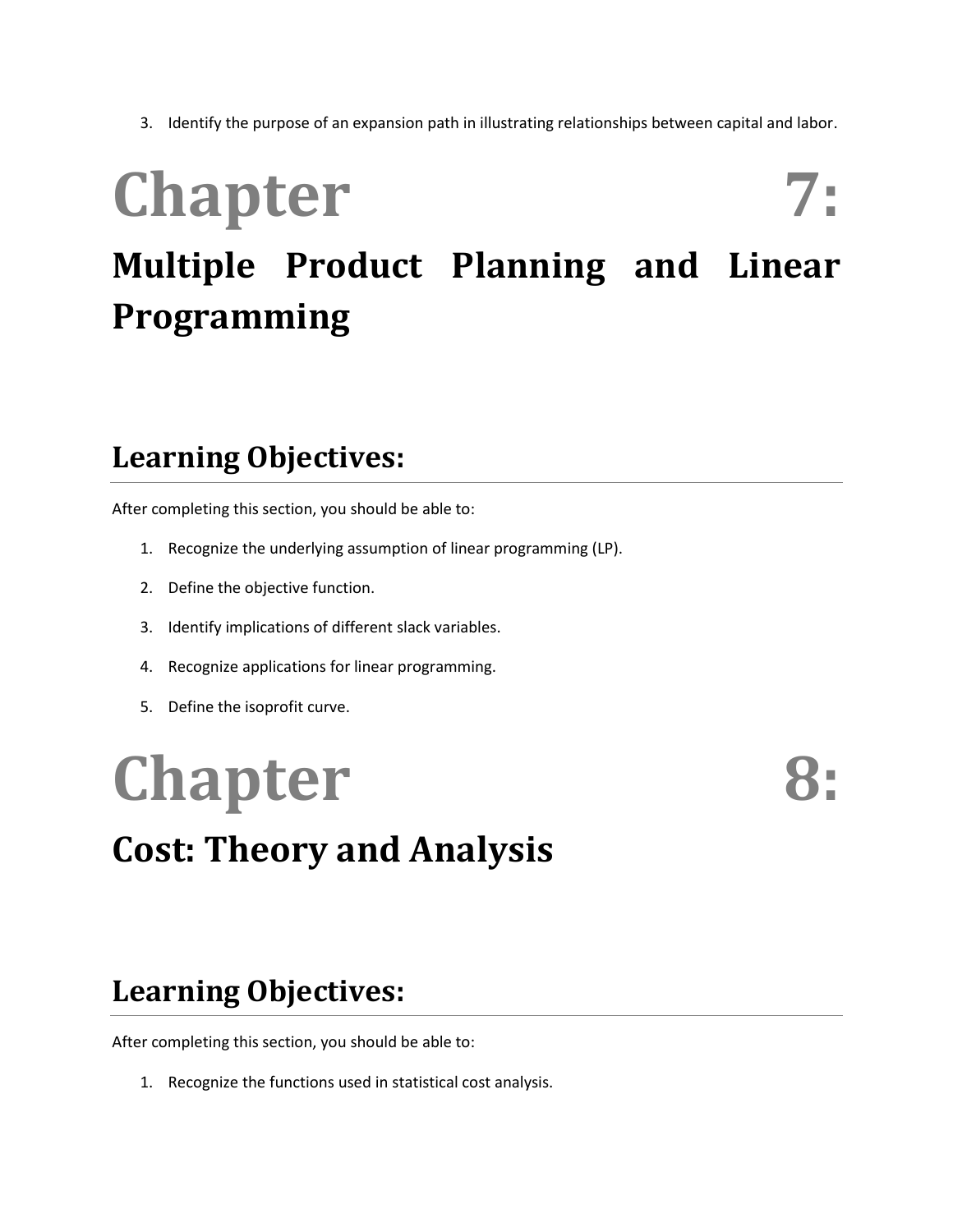- 2. Recognize how incremental (differential) costs vary with business decisions.
- 3. Identify the costs most relevant to managerial decisions.
- 4. Identify examples of the learning curve effect.
- 5. Define a cost-volume-profit (CVP) analysis.

# **Chapter 9:**

## **Markets and the Behavior of the Firm**

### **Learning Objectives:**

After completing this section, you should be able to:

- 1. Identify the conditions with perfectly competitive markets.
- 2. Recognize attributes for firms in a monopolistic competitive industry.
- 3. Define the concentration ratio used to determine monopolistic behavior.

# Chapter 10:

## **Pricing Policies and Strategies**

### **Learning Objectives:**

After completing this section, you should be able to:

1. Recognize some of the popular pricing strategies.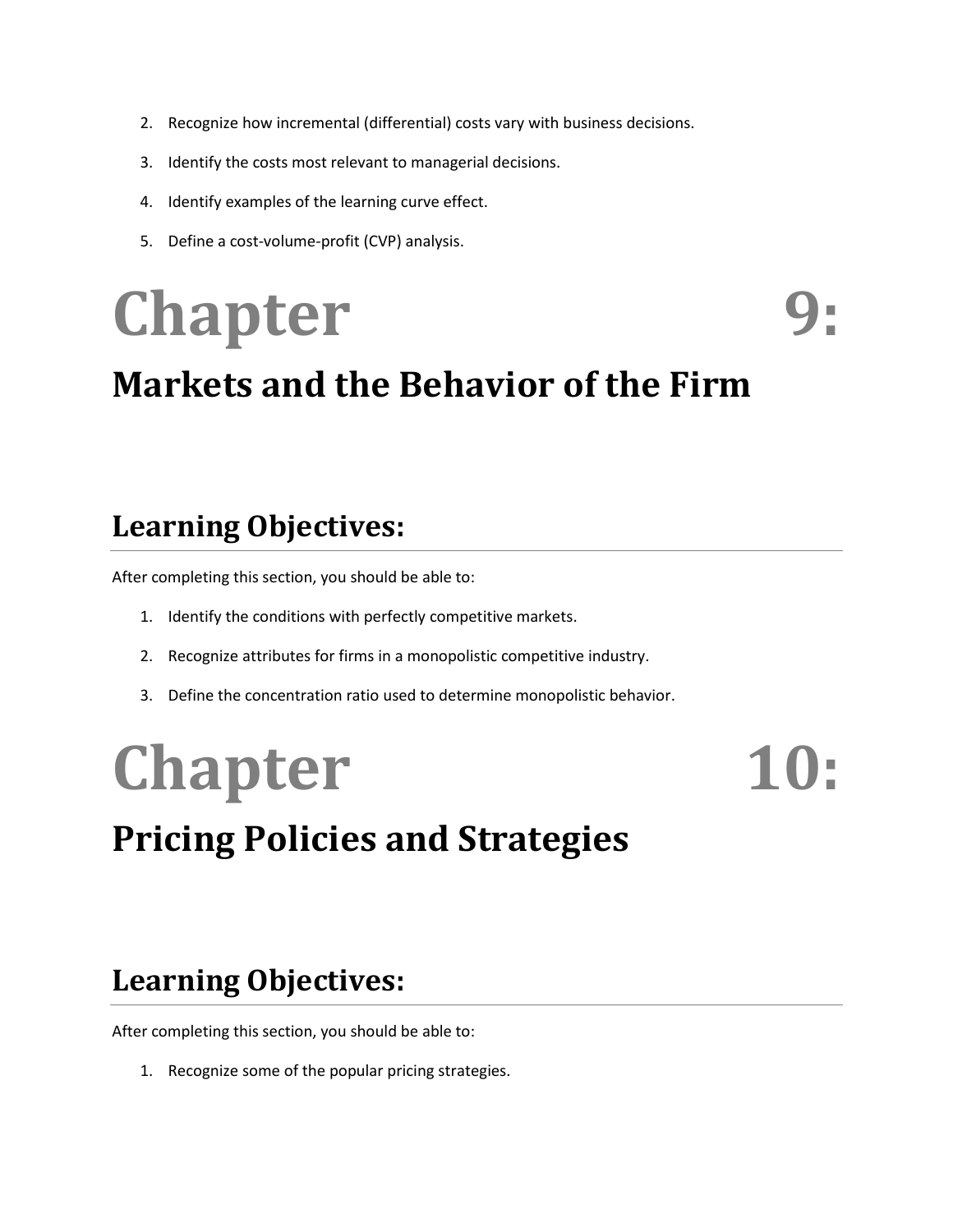- 2. Determine optimal pricing based on price elasticity.
- 3. Identify examples of peak load pricing.
- 4. Recognize pricing policies used during initial product launches.

## Chapter 11: **Long -Term Investment Decisions - Capital Budgeting**

### **Learning Objectives:**

After completing this section, you should be able to:

- 1. Recognize when a company should approve a capital budgeting project.
- 2. Define the cost of capital for a firm.
- 3. Identify how to determine the post-audit review values.

# Chapter 12: **Risk in Project Analysis**

### **Learning Objectives:**

After completing this section, you should be able to:

1. Define the concept of the expected value.